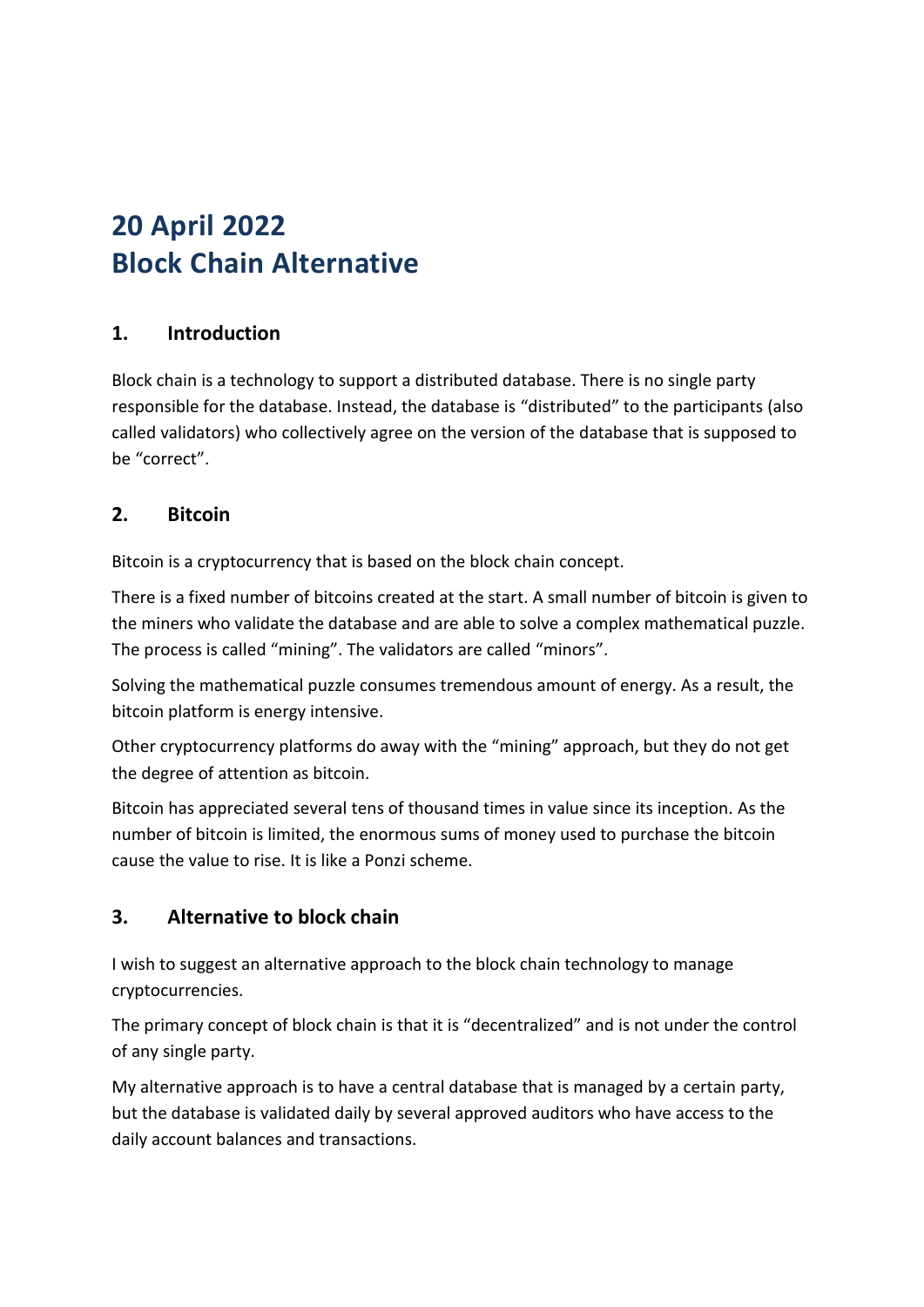It is not possible for the database operator to manipulate the data. If hackers hack the database and alter some account balances, the differences will be detected the following day and investigated.

It is possible to have the auditing to be carried out at shorter intervals, if there is a need to do so.

Although the account balances are available to the auditors, the identity of the account holder is not accessible to the auditors.

### **4. Summary**

In summary, my "block chain alternative" approach allows the account holders to have confidence that the database is not subject to manipulation by the database operator or by hackers, and is transparently audited by several auditors.

In annex 1, I describe the approach to be used to audit the database.

Tan Kin Lian [kinlian@gmail.com](mailto:kinlian@gmail.com) 65 8168545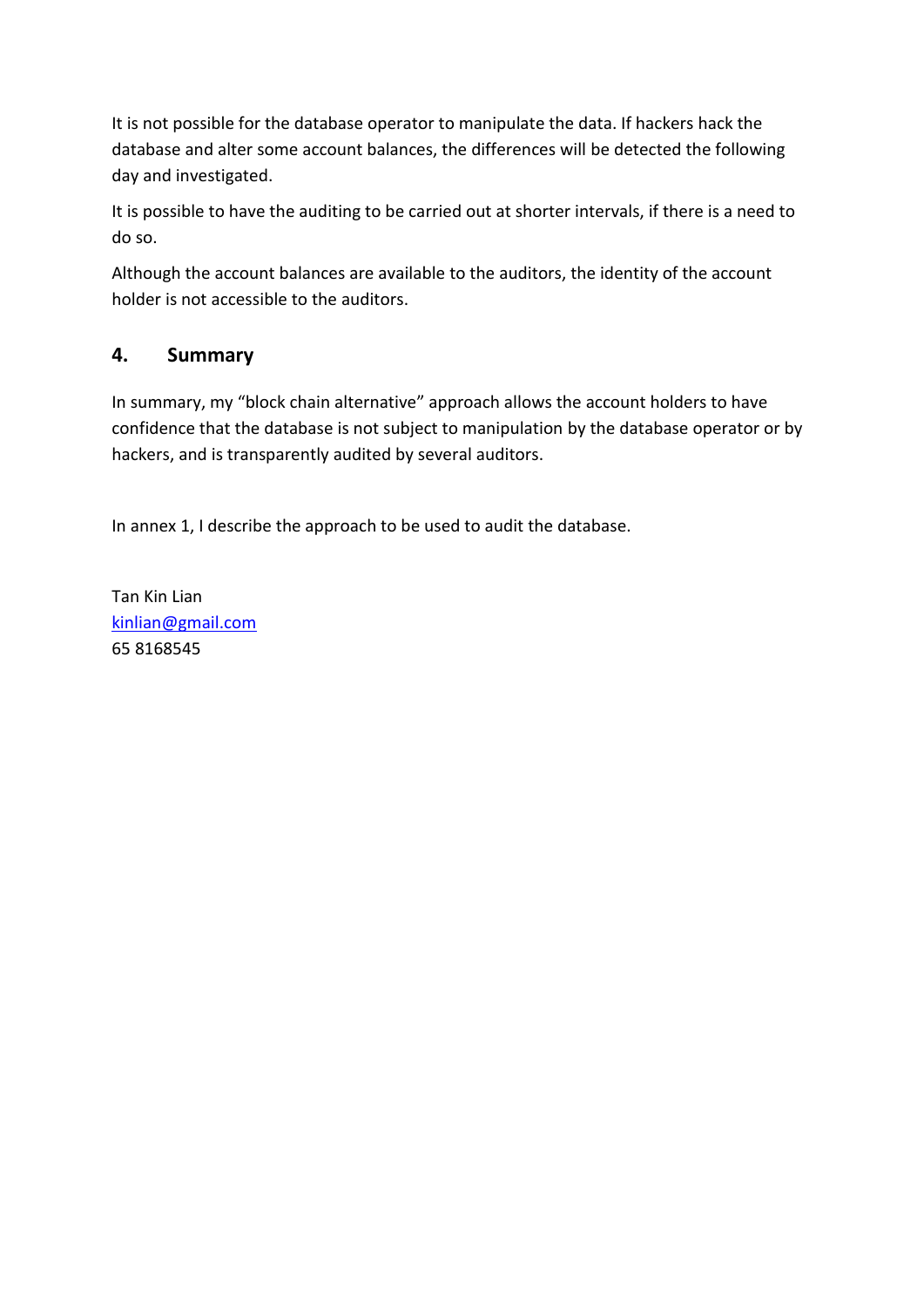# **Annex 1**

# **Block Chain Alternative**

## **1. Introduction**

I develop a proof of concept website for an alternative to blockchain in ensuring the integrity of the database.

At the end of each day, it downloads the data of the opening and closing balance of each account and the transactions for the day.

The data is sent to the appointed auditor(s).

The auditor can check the transactions against the opening and closing balances, and identifies the accounts that do not reconcile.

The error could be due to unauthorized alternation of the account balance or to errors in the processing of the transactions.

#### **2. Data**

This table shows the transactions and balances for 18 March 2022. I have extracted only the data for the first 200 accounts.

#### **2.1 Account balances**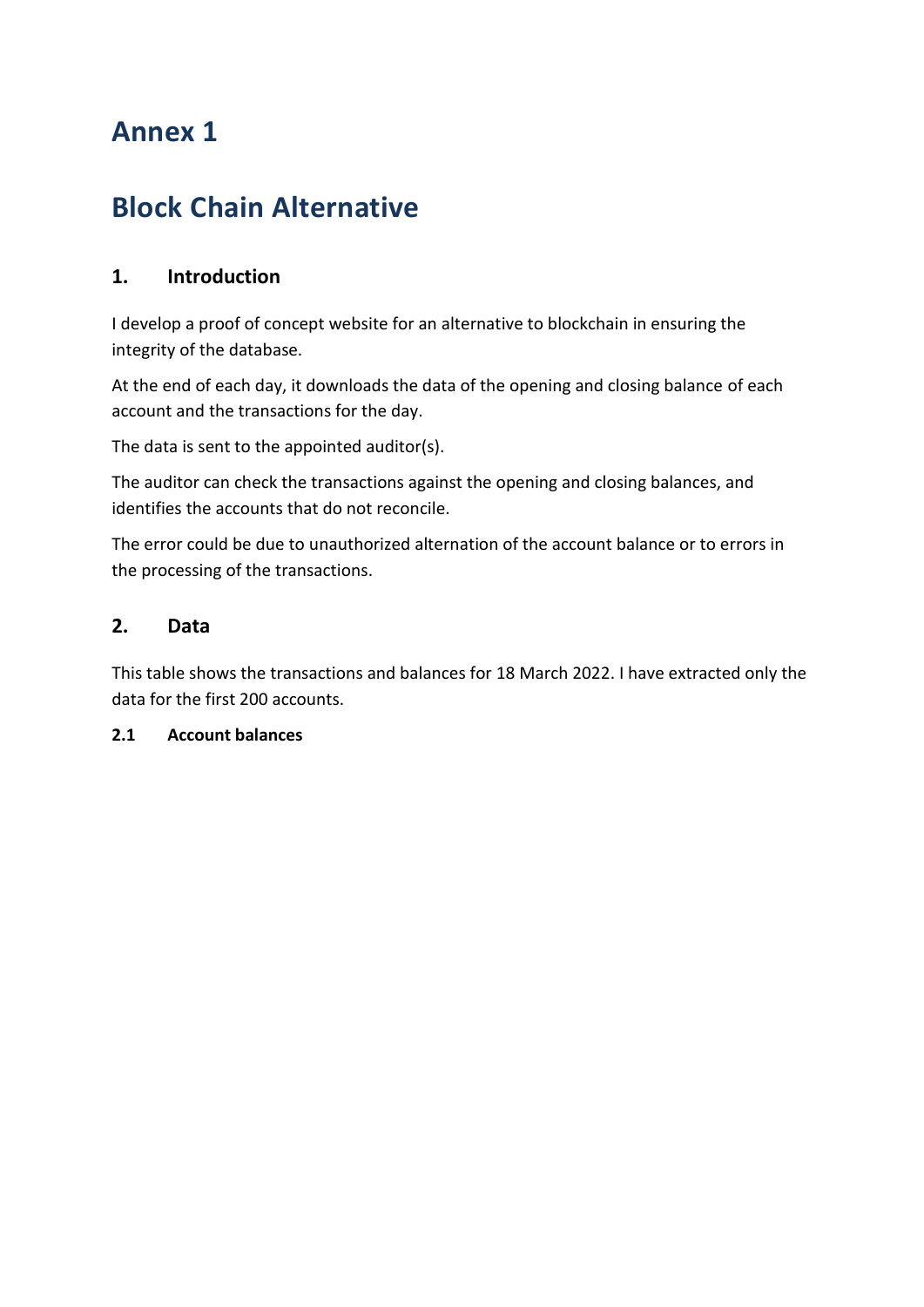| idacct      | code        | balance     | pbalance    |
|-------------|-------------|-------------|-------------|
| 1           | 1000001     | 200.00      | 990.00      |
| 2           | 1000002     | 1000.00     | 950.00      |
| 3           | 1000003     | 680.00      | 610.00      |
| 4           | 1000004     | 830.00      | 830.00      |
| 5           | 1000005     | 740.00      | 700.00      |
| 6           | 1000006     | 590.00      | 590.00      |
| 7           | 1000007     | 520.00      | 490.00      |
| 8           | 1000008     | 950.00      | 900.00      |
| 9           | 1000009     | 440.00      | 440.00      |
| 10          | 1000010     | 570.00      | 560.00      |
| 11          | 1000011     | 660.00      | 660.00      |
| 12          | 1000012     | 510.00      | 610.00      |
| 13          | 1000013     | 970.00      | 970.00      |
| 14          | 1000014     | 310.00      | 200.00      |
| 15          | 1000015     | 290.00      | 200.00      |
| 16          | 1000016     | 900.00      | 890.00      |
| 17          | 1000017     | 710.00      | 710.00      |
| 18          | 1000018     | 820.00      | 820.00      |
| 19          | 1000019     | 870.00      | 870.00      |
| 20          | 1000020     | 200.00      | 960.00      |
| <b>NULL</b> | <b>NULL</b> | <b>NULL</b> | <b>NULL</b> |

L,

#### **2.2 Transactions**

| idtran      | date                | payor       | payee       | amount      |
|-------------|---------------------|-------------|-------------|-------------|
| 82          | 2022-03-18 00:05:10 | 1000228     | A000016     | 10.00       |
| 99          | 2022-03-18 00:05:10 | 1002440     | 1000014     | 50.00       |
| 144         | 2022-03-18 00:05:12 | 1001726     | 1000015     | 70.00       |
| 159         | 2022-03-18 00:05:12 | 1008162     | 1000001     | 60.00       |
| 170         | 2022-03-18 00:05:12 | 1001372     | 1000003     | 70.00       |
| 189         | 2022-03-18 00:05:13 | 1006501     | 1000015     | 20.00       |
| 213         | 2022-03-18 00:05:13 | 1000012     | 1000096     | 100.00      |
| 244         | 2022-03-18 00:05:14 | 1004965     | 1000020     | 80.00       |
| 250         | 2022-03-18 00:05:14 | 1009499     | 1000007     | 30.00       |
| 267         | 2022-03-18 00:05:14 | 1003406     | 1000010     | 10.00       |
| 275         | 2022-03-18 00:05:14 | 1005335     | 1000014     | 60.00       |
| 307         | 2022-03-18 00:05:15 | 1003245     | 1000008     | 20.00       |
| 312         | 2022-03-18 00:05:15 | 1000005     | 1000342     | 50.00       |
| 330         | 2022-03-18 00:05:16 | 1002821     | 1000020     | 40.00       |
| 331         | 2022-03-18 00:05:16 | 1006100     | 1000008     | 30.00       |
| 349         | 2022-03-18 00:05:16 | 1004067     | 1000005     | 90.00       |
| 357         | 2022-03-18 00:05:16 | 1000020     | 1000335     | 40.00       |
| 362         | 2022-03-18 00:05:16 | 1000391     | 1000020     | 10.00       |
| 484         | 2022-03-18 00:05:19 | 1008680     | 1000002     | 50.00       |
| 600         | 2022-03-18 00:05:21 | 1000001     |             | 850.00      |
| 601         | 2022-03-18 00:05:21 | 1000020     |             | 850.00      |
| <b>NULL</b> | <b>NULL</b>         | <b>NULL</b> | <b>NULL</b> | <b>NULL</b> |

## **2.3 Daily Summary**